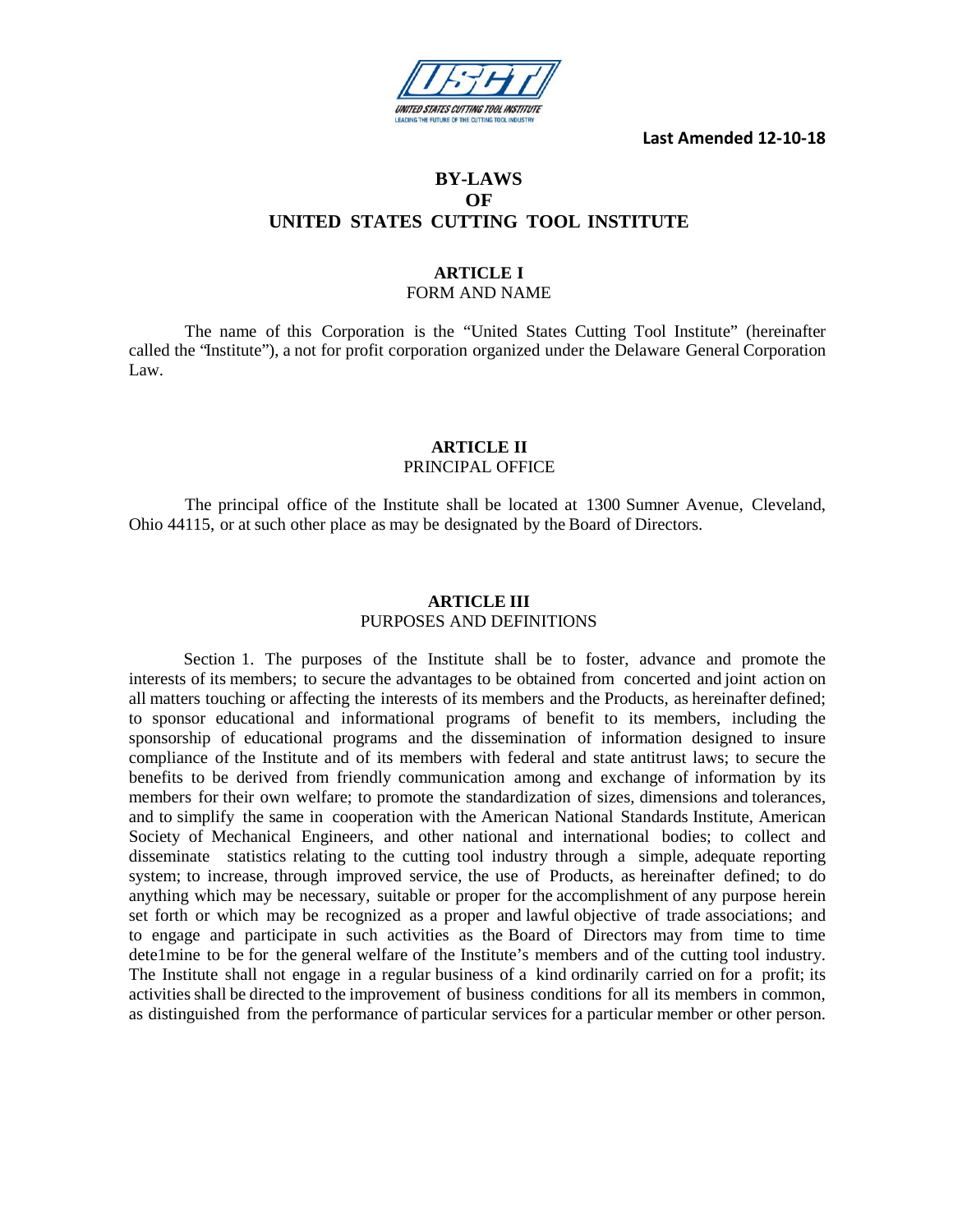Section 2. The term "Products", as used in these By-Laws, shall mean: all tools and tool holders for cutting inserts made from steel, carbide, diamonds, ceramics or other substrate materials designed for cutting materials through use of a power driven machine tool; materials that are incorporated into and applied to such tools, including high speed steel, sintered tungsten carbide, diamonds, ceramics, and other substrate materials, tool surface coatings and other post-fabrication tool surface treatments; and the application of such coatings and other tool surface treatments.

#### **ARTICLE IV** MEMBERSHIP

Section 1. There shall be three categories of membership in the Institute: (i) full membership; (ii) associate membership; and (iii) related company membership.

Section 2. Iftwo or more business entities qualified for full Institute membership are related by ownership *(e.g.,* parent subsidiary corporations, brother-sister corporations, independent divisions of a single corporation), those entities shall collectively be entitled to only one full membership (and vote) in the Institute or in a single Division. Qualified business entities that are related to full members must become related company members as provided by Article VII. If two or more business entities are full members of the Institute at the time of a merger, acquisition, or other event that results in the applicability of this section, these provisions shall be effective asregards such event as of January 1 of the next following year.

Section 3. (a) All applications for membership shall be made in writing and mailed to the principal office of the Institute. Each application shall be referred to the Board of Directors. An application is accepted if approved by a majority vote of the Board of Directors.

All applications must be acted upon within one year of receipt. If an application is rejected, the applicant shall be notified of such fact in writing, shall be advised of the reasons for the nonapproval, and shall be advised of its right to appeal to the Board in writing. Action of the Board on such appeal shall be final.

(b) All applicants for membership shall agree to be bound by the Certificate of Incorporation and these By-Laws and all actions of the Board of Directors taken within its authority hereunder, and to pay all dues and other assessments against them during the period of membership.

Section 4. All members shall recertify to the Secretary/Treasurer, on an annual basis, that they continue to meet the membership eligibility requirements for their respective membership categories as stated in these By-Laws.

# **ARTICLE V** FULL MEMBERSHIP

Section 1. Full membership in the Institute is open to any business entity organized or legally qualified to do business in North America, if the entity manufactures and/or re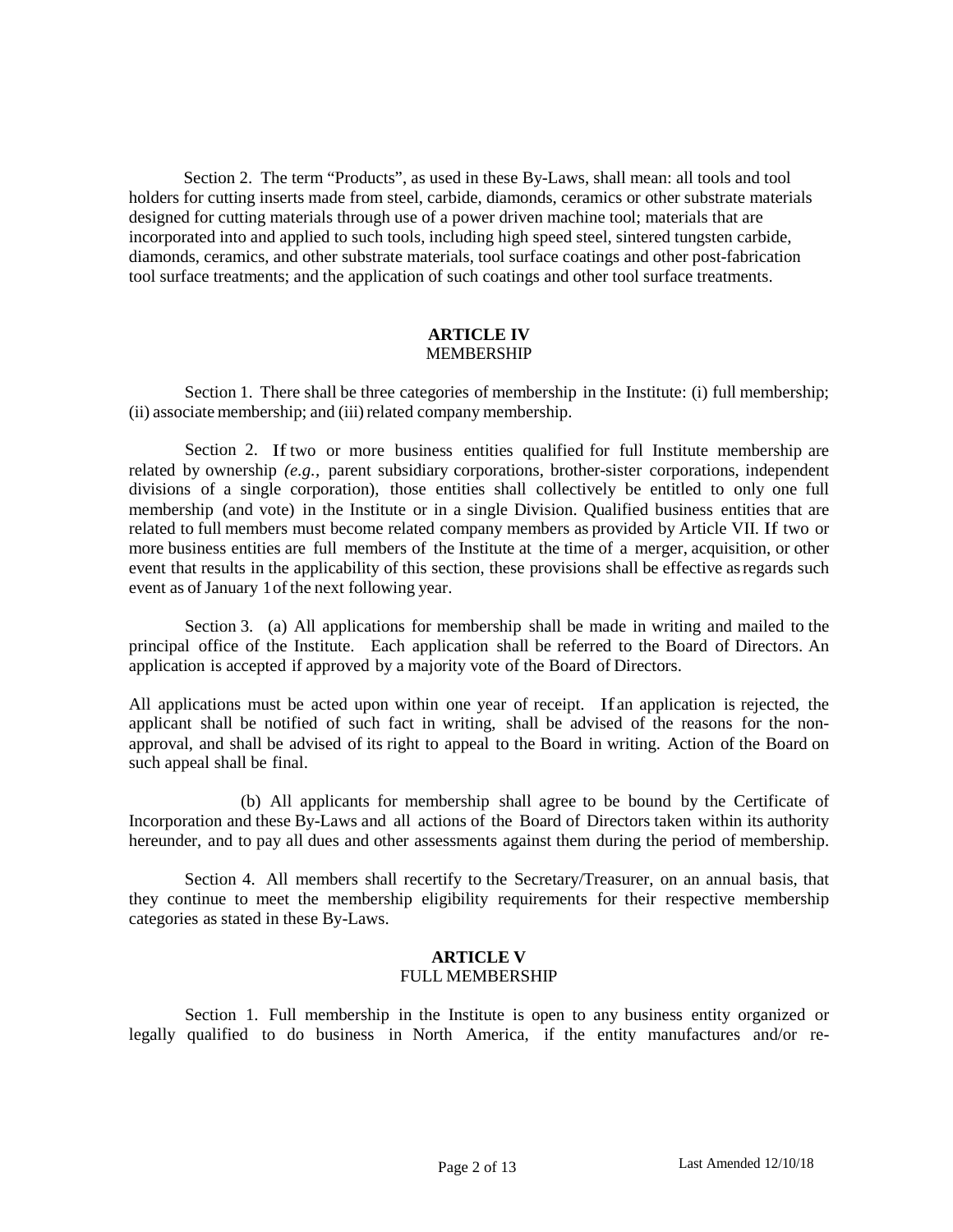manufacturers Products, or is a post-fabrication tool surface treatment provider, in North America. For the purposes of these By-Laws, the term "business entity" shall be deemed to include a corporation, partnership or sole proprietorship, and a division of any of the foregoing, which is separately managed.

### **ARTICLE VI** ASSOCIATE MEMBERSHIP

Section 1. An entity that employs 15 or fewer persons and that is otherwise qualified to become a full member of the Institute may, at the entity's option, become either a full member or an associate member of the Institute. The 15 employee limitation shall be calculated by reference to all employees of the applicant-entity and any entity related by ownership to such applicant-entity that are based in North America.

Section 2. An associate member of the Institute shall be entitled to receive all statistical information concerning the industry published by the Institute; provided, however, that such a member may receive statistics for only those reports in which it provides individual company information. As a minimum, associate members are required to report to the Institute total monthly sales of Products, in dollars, and may be required to report such sales in pieces.

Section 3. An associate member of the Institute shall be entitled to attend Institute meetings by paying a registration fee, but shall not be entitled to vote thereat, by letter ballot, or email ballot or be eligible to be represented on the Board of Directors.

Section 4. The provisions of Articles IV and V above shall govern eligibility requirements and applications for associate memberships.

### **ARTICLE VII** RELATED COMPANYMEMBERSHIP

Section 1. A business entity (whether separately incorporated or a division), which would be qualified for full membership in the Institute but for its relationship to another full member of the Institute, shall be eligible to be a related company member of the Institute.

Section 2. A related company member of the Institute shall be entitled to receive all statistical information concerning the industry published by the Institute; provided, however, that such member may receive statistics for only those reports in which the full member to which it is related provides information that includes information of the related company member.

Section 3. A related company member of the Institute shall be entitled to attend Institute meetings by paying any applicable registration fee, but shall not be entitled to vote thereat, by letter ballot, or by email ballot.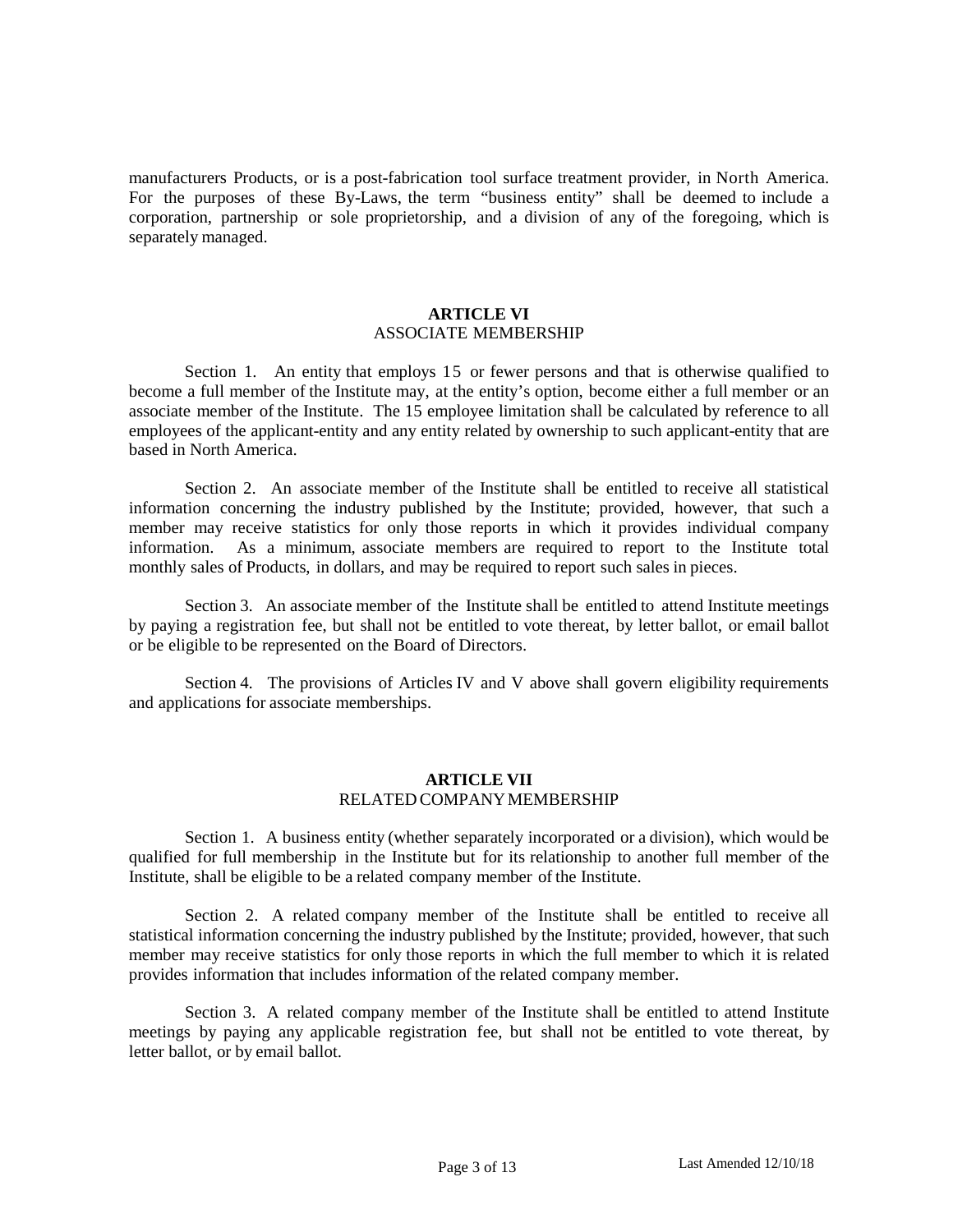Section 4. The provisions of Articles IV and V above shall govern eligibility requirements and applications for related company memberships.

# **ARTICLE VIII** REPRESENTATIVES OF MEMBERS

Each member shall appoint, from its own officers or employees, an official representative of such member to the Institute and up to 2 alternates; the names of such representatives shall be certified in writing by the member to the Secretary of the Institute. The representatives of a member shall be empowered to cast the vote of, act for and bind the member in all matters pertaining to the Institute.

#### **ARTICLE IX** INSTITUTE MEETINGS

Section 1. One annual and one semi-annual meeting of the Institute shall be held respectively in the Fall and Spring of each year, on such date and at such hour and place as may be ordered by the Board of Directors.

Section 2. Special meetings of the Institute may be held at such times and places as may be ordered by the Board of Directors. Itshall be the duty of the Board to call a special meeting of the members if so requested in writing by 20 percent of the members of the Institute.

Section 3. Notice of all meetings shall be in writing and in each case shall be mailed or emailed to each member at least ten days (or in the event of an emergency, shall be telephoned, faxed or e-mailed at least three days) before the date of the meeting.

Section 4. Full Minutes of each meeting of the Institute shall be kept by the Secretary and copies thereof sent to each member of the Institute.

Section 5. No business meeting of the Institute shall be held in a facility owned or regularly occupied by a member of the Institute.

Section 6. A quorum at a meeting of the Institute shall consist of a majority of full members of the Institute. For action by the Institute, an affirmative vote shall be required of a majority of full members thereof present and voting with each full member entitled to cast one vote.

Section 7. Any voting member may grant to another voting member or to an officer of the Institute a written proxy to represent it and to vote on its behalf at an Institute meeting. For any meeting, a copy of such proxy shall be filed with the Secretary/Treasurer.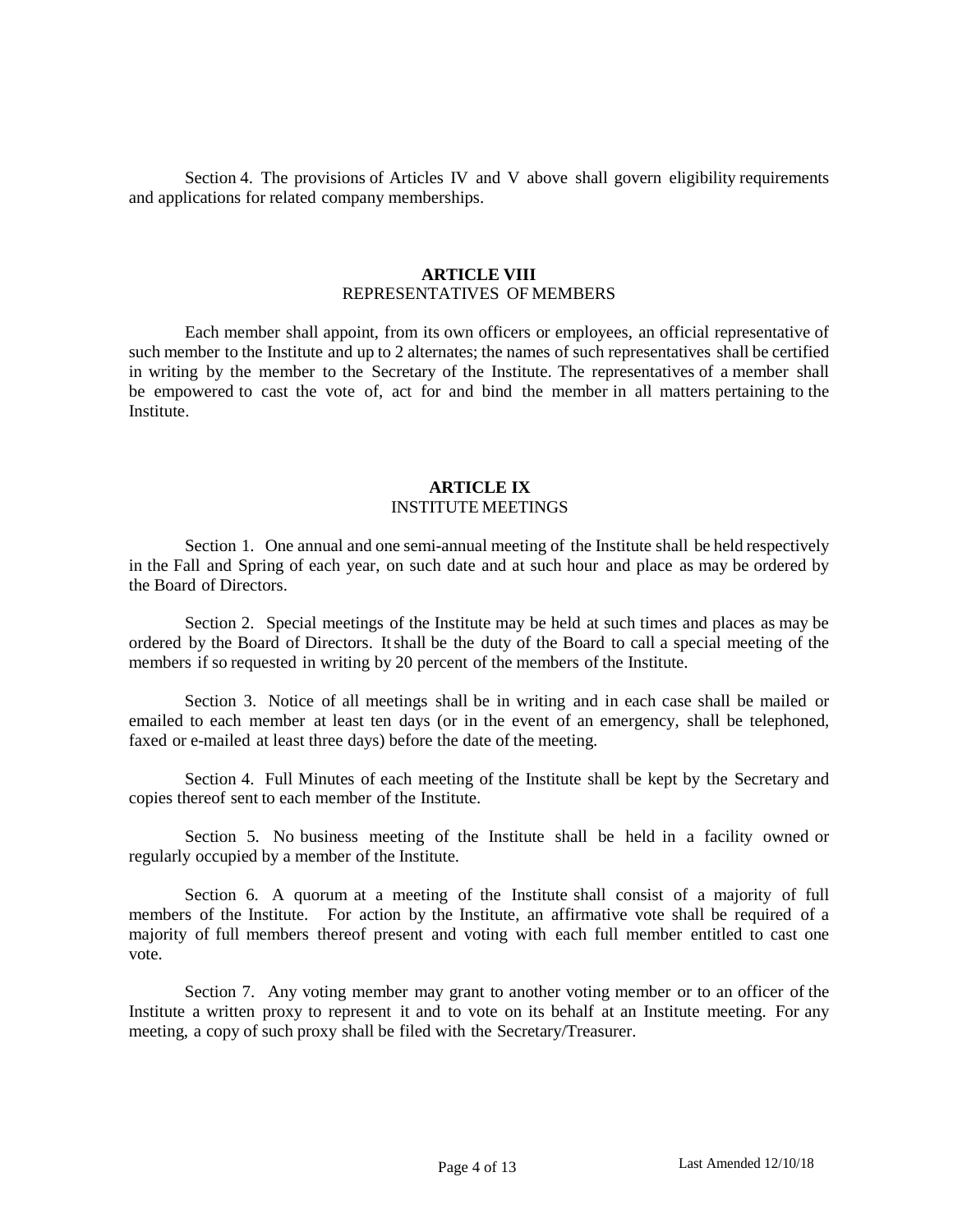Section 8. Any action of the Institute, except for election of the members of the Board of Directors, may be taken by a thirty-day letter ballot or email ballot in lieu of a meeting. All letter ballots or email ballots shall provide for recording the vote of each member in the affirmative or negative. No member may change its vote given in a letter ballot or email ballot after the expiration of thirty days from the date of the Institute's sending the ballot out. An affirmative vote of a majority of the members of the Institute eligible to vote shall be necessary for passage by letter ballot or email ballot.

## **ARTICLE X** BOARD OF DIRECTORS

Section 1. (a) The business and affairs of the Institute, between meetings of its members, shall be carried out by a Board of Directors consisting of from nine to twelve persons as shall be determined from time to time by resolution of the Board; provided, however, that in the event that the person who is elected President of the Institute serves as a Director of the Institute during such person's term as President by reason of subsection (c) below, the number of Directors shall be increased by one during such term.

(b) All Board members shall be elected by vote of the members of the Institute eligible to vote. Only individuals who, at the time of their election, are officers or employees of members (other than associate members) of the Institute shall be entitled to election as Directors. No more than one representative from any one member, or group of members related as described by Article IV, Section 2, may serve on the Board at any one time. If a Director shall cease to be employed by the member of which the Director was an officer or employee at the time of the Director's election, the Director's entitlement to serve as a Director shall automatically terminate.

(c) In addition, if the person elected President of the Institute has not also been elected to serve as a Director of the Institute under subsection (b) above, such person shall, notwithstanding the terms of subsection (b) and Section 2 below, also be a Director of the Institute during such person's term of office as President.

Section 2. The term of office of each Director shall be three years and shall commence immediately following the close of the Annual Meeting of the Institute at which the Director is elected. A Director may serve up to two consecutive terms.

Section 3. The terms of Directors shall be staggered, so that the terms of approximately one third of the total number of Directors shall expire in each year.

Section 4. A vacancy in the Board of Directors created by the ineligibility, resignation, or death of a member shall be filled by the remaining members of the Board from among officers or employees of the full and related company members of the Institute. Service for one year or less in filling a vacancy shall not be counted for purposes of the limitations on terms contained in Section 2 of this Article.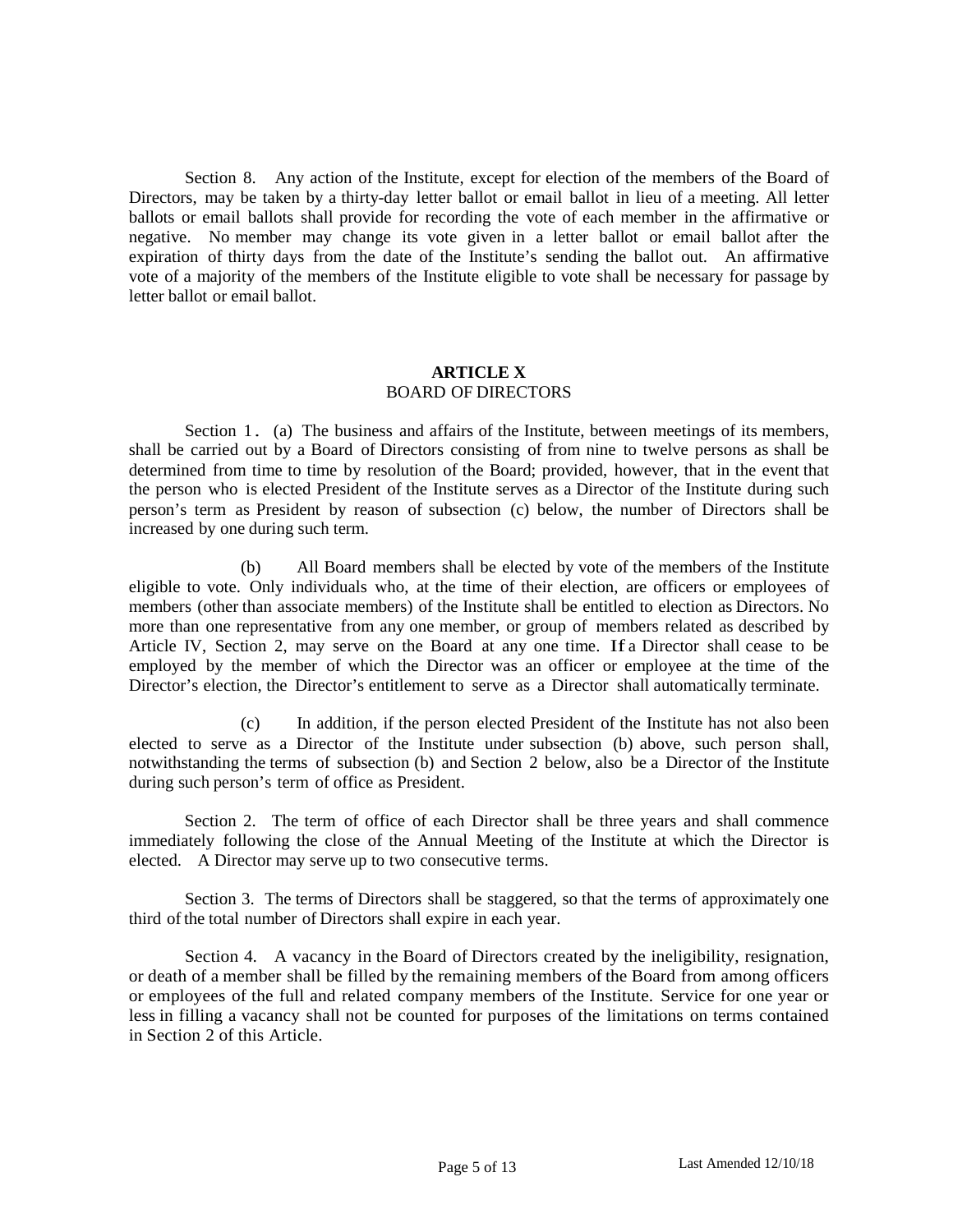Section 5. Past Presidents of the Institute who are either fully retired from active business life or who are full-time employees of members of the Institute shall be entitled to notice of and to attend meetings of the Board with voice but without vote.

Section 6. Meetings of the Board of Directors shall be held on the call of the President or upon written request to the President made by any three members of the Board, provided that the Board shall in any event hold a meeting in connection with the Semi-Annual and Annual Meetings of the Institute. The notice provisions applicable to Institute meetings, set forth in Section 3 of Article IX, shall be equally applicable to meetings of the Board of Directors, except that notice of such meetings need be given only to the Directors and to any past Presidents.

Section 7. A quorum of the Board of Directors shall consist of not less than one-half of its voting membership; all matters before the Directors shall be decided by a majority of those Directors present and voting at a meeting at which a quorum is present. The Director who is serving as the President of the Institute shall be entitled to vote only when necessary to break a tie vote, but shall otherwise be counted for quorum purposes and shall be entitled to preside over and participate in deliberations of the Board.

Section 8. Full Minutes of each meeting of the Board shall be kept by the Secretary and copies thereof sent to each of the Directors and officers.

#### **ARTICLE XI OFFICERS**

Section 1. The officers of the Institute shall be a President, who shall preside at all meetings of the Institute, a Senior Vice President, a Vice President, a Secretary/Treasurer, and such other officers as the Board of Directors may from time to time deem necessary or desirable.

Section 2. Immediately following the close of each annual Meeting of the Institute, the newly elected Board of Directors shall elect the President, the Senior Vice President and the Vice President from among the members of such newly elected Board; provided, however, that the President may either be a member of the newly elected Board or have previously served as a Director of the Institute. Such officers shall serve for a period of one year or until their successors are elected and shall be eligible to succeed themselves in office, except that no person shall serve as President, Senior Vice President or Vice President for more than two consecutive one-year terms.

Section 3. The Secretary/Treasurer shall be appointed by the Board of Directors, and shall coordinate and manage the Institute and its finances. The office of Secretary/Treasurer may be filled either by an individual or by a business entity. The Secretary/Treasurer shall be entitled to compensation for such person's or its services at such rates as may be prescribed by the Board of Directors.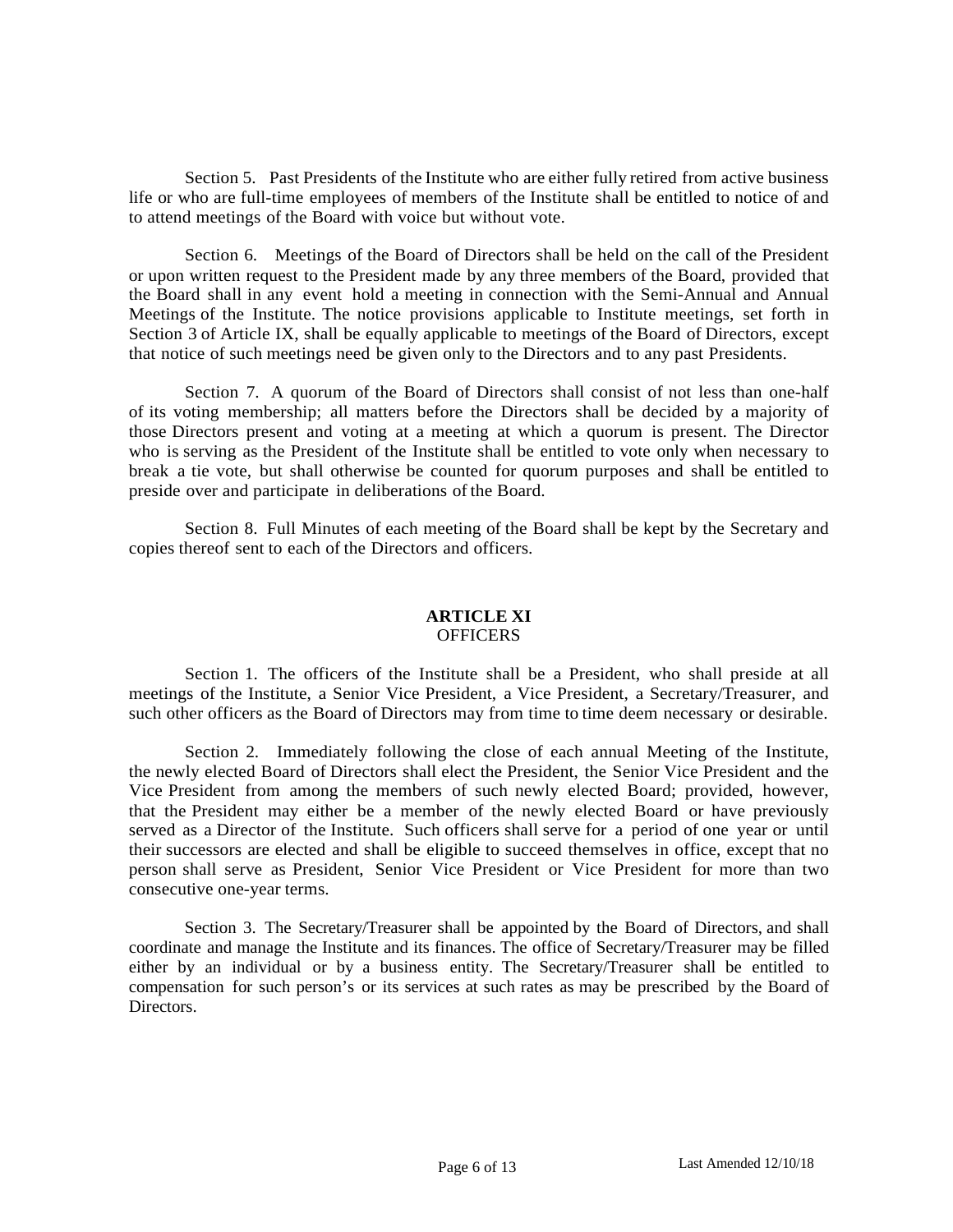Section 4. The duties of the other officers shall be such as customarily are associated with such officers in similar organizations and/or shall be as delegated by the Board of Directors. Unless otherwise prescribed by the Board, all officers other than the Secretary/Treasurer shall serve without compensation.

Section 5. The Board of Directors shall fill all vacancies occurring in the offices created by this Article. Service in filling a vacancy shall not be counted for purposes of the term limitation set forth in Section 2 of this Article.

#### **ARTICLE XII** INDEMNIFICATION

The Institute shall indemnify every director, officer, employee or agent, and such person's heirs, executors or administrators, or its successors or assigns, against expenses reasonably incurred by such person or it in connection with any action, suit or proceeding to which such person or it may be made a party by reason of such person's or its being or having been a director, officer, employee or agent of the Institute, except in relation to matters as to which suchperson or it shall finally be adjudged in such action, suit or proceeding to be liable for gross negligence or willful misconduct; in the event of a settlement, indemnification shall be provided only in connection with such matters covered by the settlement as to which the Institute is advised by the Institute's Legal Counsel that the person or entity to be indemnified did not commit such a breach of duty. The foregoing right of indemnification shall not be exclusive of other rights to which the indemnitee may be entitled under Delaware law, the Celificate of Incorporation of the Institute or othe1wise.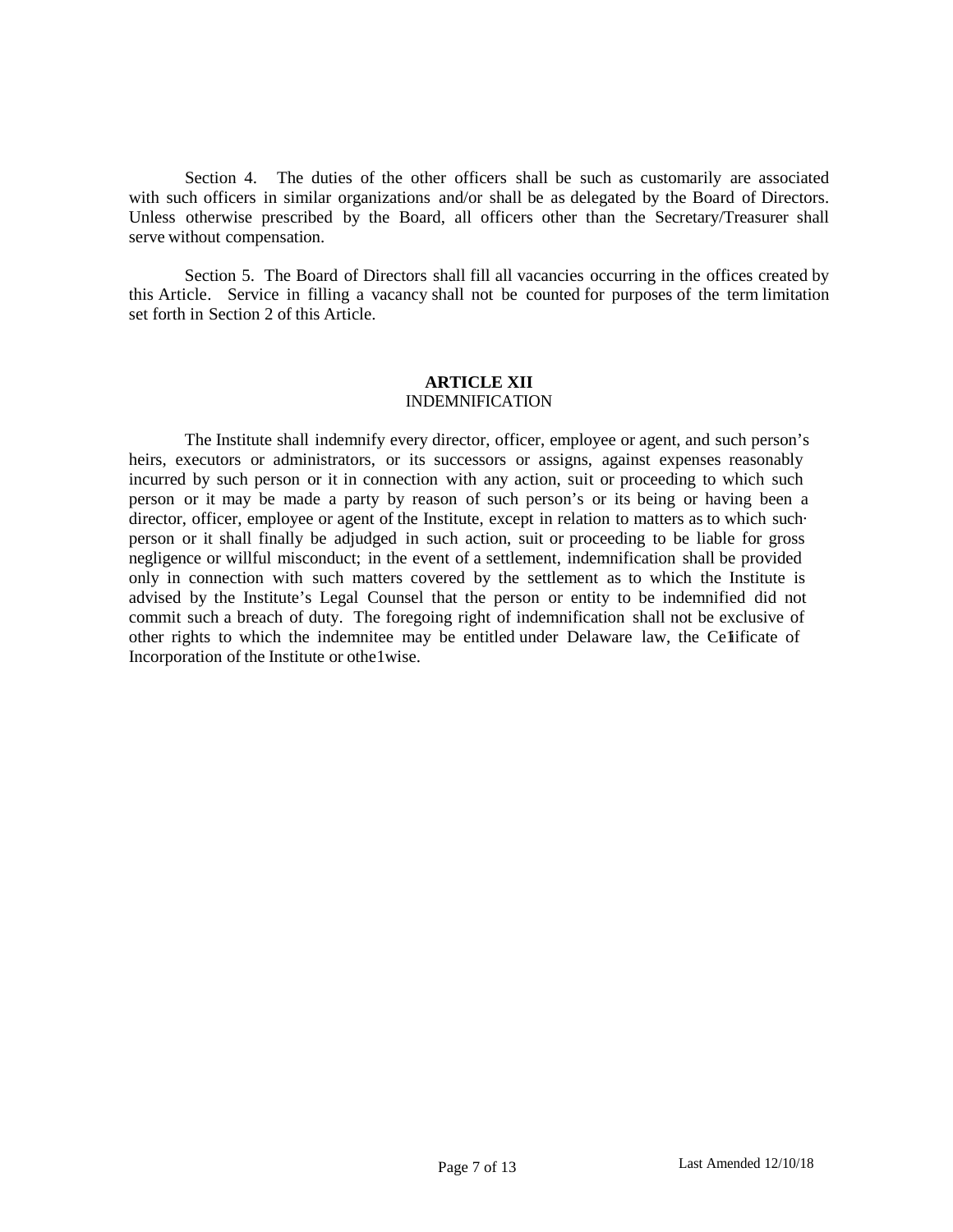#### **ARTICLE XIII** LEGAL COUNSEL

The Board of Directors shall retain legal Counsel upon such terms, as the Board shall deem to be in the best interest of the Institute.

#### **ARTICLE XIV** AUDITOR

The Board of Directors shall retain a firm of ce1iified public accountants for the purpose of auditing the accounts of the Institute on an annual basis.

### **ARTICLE XV COMMITTEES**

Section 1. There shall be constituted an Executive Committee, comprised of the President, the Senior Vice President, the Vice President, and two members of the Board of Directors who shall be nominated by the President and confirmed by the Board. The Executive Committee shall have authority to act in emergency situations pe1taining to the welfare of the Institute between meetings of the Board of Directors, subject to the ratification of the Board.

Section 2. The President each year shall appoint a Nominating Committee, consisting of the immediate Past President and such other individuals as the President shall determine, with a view to achieving a balanced representation of Institute members of various types and sizes. The Nominating Committee shall nominate: (i) the Institute's officers, for election by the Board; (ii) a slate of Board members to replace Directors whose terms are expiring, for election by the Institute; and (iii) Division Chairs, for election by the divisions concerned.

Section 3. From time to time the Institute, the Board of Directors, or the President with the approval of the Board of Directors, may create such other standing or special committees as are deemed necessary.

Section 4. Full Minutes shall be kept of each meeting of each Committee other than the Nominating Committee, whose chair shall make oral reports to the Board and Institute. Copies of such Minutes shall be filed with the Secretary/Treasurer of the Institute.

# **ARTICLE XVI** FISCAL YEAR

The fiscal year of the Institute shall be the calendar year.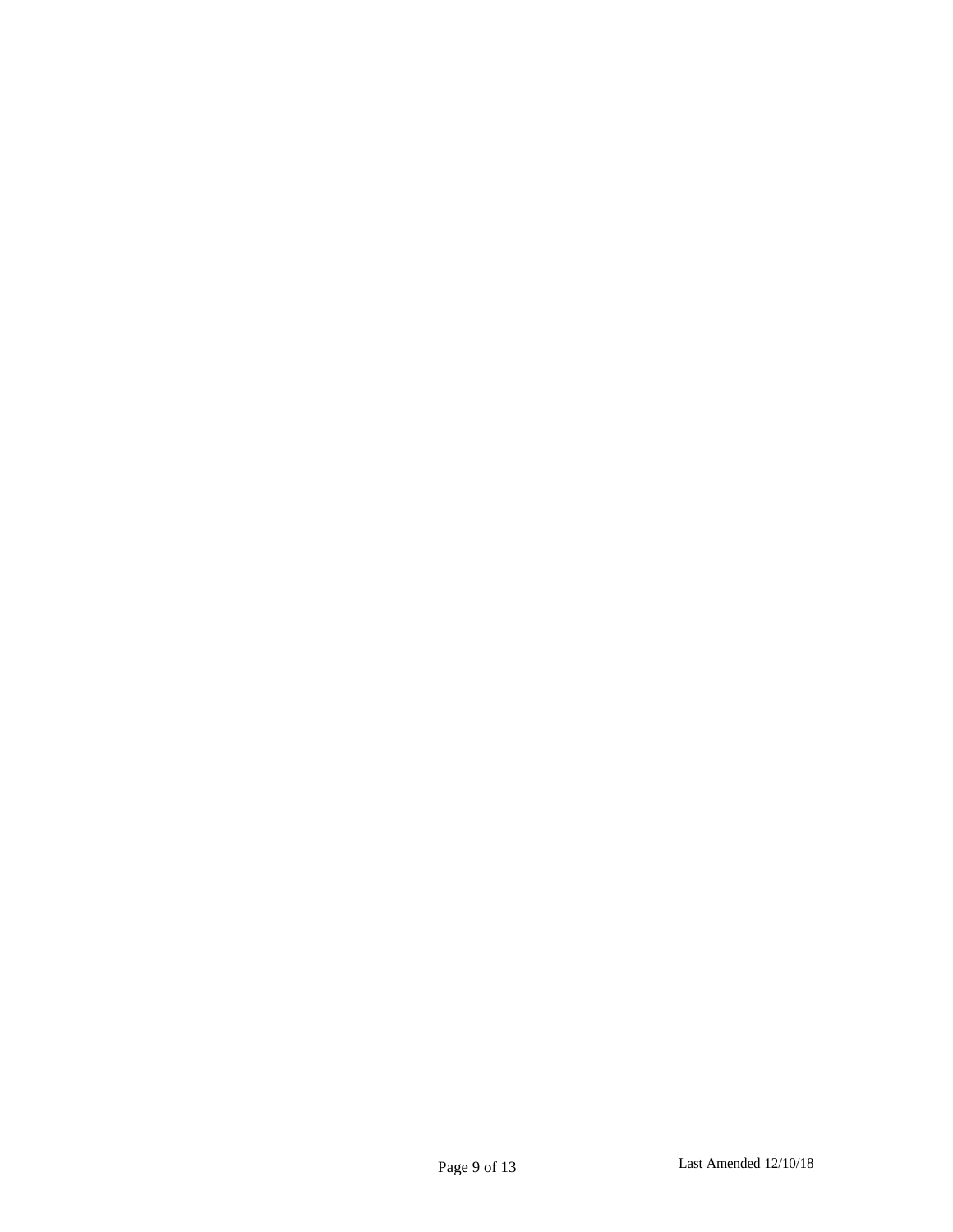# **ARTICLE XVII** DIVISIONS

Section 1. The Institute shall be organized into Divisions based on product groups, as shall be determined from time to time by the Board of Directors. The voting members of the Institute in each Division shall be entitled to elect a Division Chair.

Section 2. Subject to Board approval, additional Divisions may be formed at the request of at least three members of the Institute.

Section 3. Each member of the Institute shall be a member of the Division(s) covering the type(s) of Product such member primarily manufactures in North America. In addition, each member of the Institute will be expected to be a member of any Division covering types of Product that such member manufactures in significant quantities in North America.

Section 4. The Divisions shall meet as often as necessary, in connection with the Annual or Semi-Annual Meetings of the Institute or otherwise. Such meetings shall be on call of the Institute Board of Directors or the Chair of the Division. Division meetings may be held in accordance with procedure developed in each Division for the call and governance of such meetings, except as provided in Section 6 below, and except that (a) notice of all meetings shall be in writing and shall be mailed or emailed to each Division member at least ten days (or in the event of an emergency, shall be telephoned, faxed, or emailed at least three days) before the date of the meeting; (b) full Minutes of each Division meeting shall be kept by the Secretary/Treasurer and copies thereof sent to each member of such Division; (c) no Division meeting shall be held in a facility owned or regularly occupied by a member of the Institute; and (d) no action shall be taken at any Division meeting which would tend to subvert the intent or purposes of the Institute as set f011h in these By-Laws.

Section 5. Each Division shall be entitled to establish one or more technical committees for purposes of establishing acceptable Product standards.

Section 6. The provisions of Article IX of these By-Laws shall apply with any necessary change in points of detail to Division quorum, voting and letter ballot or email ballot procedures.

# **ARTICLE XVIII STATISTICS**

Section 1. Each member of the Institute shall be required to repm1to the Institute at least its total monthly shipments/billings of Products, in dollars, and may be required to report such sales in pieces. Full members shall provide consolidated reports that include the shipments/billings of Products by all related company members to which it is related.

Section 2. Each Division of the Institute, in consultation with the Statistics C01mnittee, shall establish reporting categories for statistical purposes for each type of Product covered by such Division.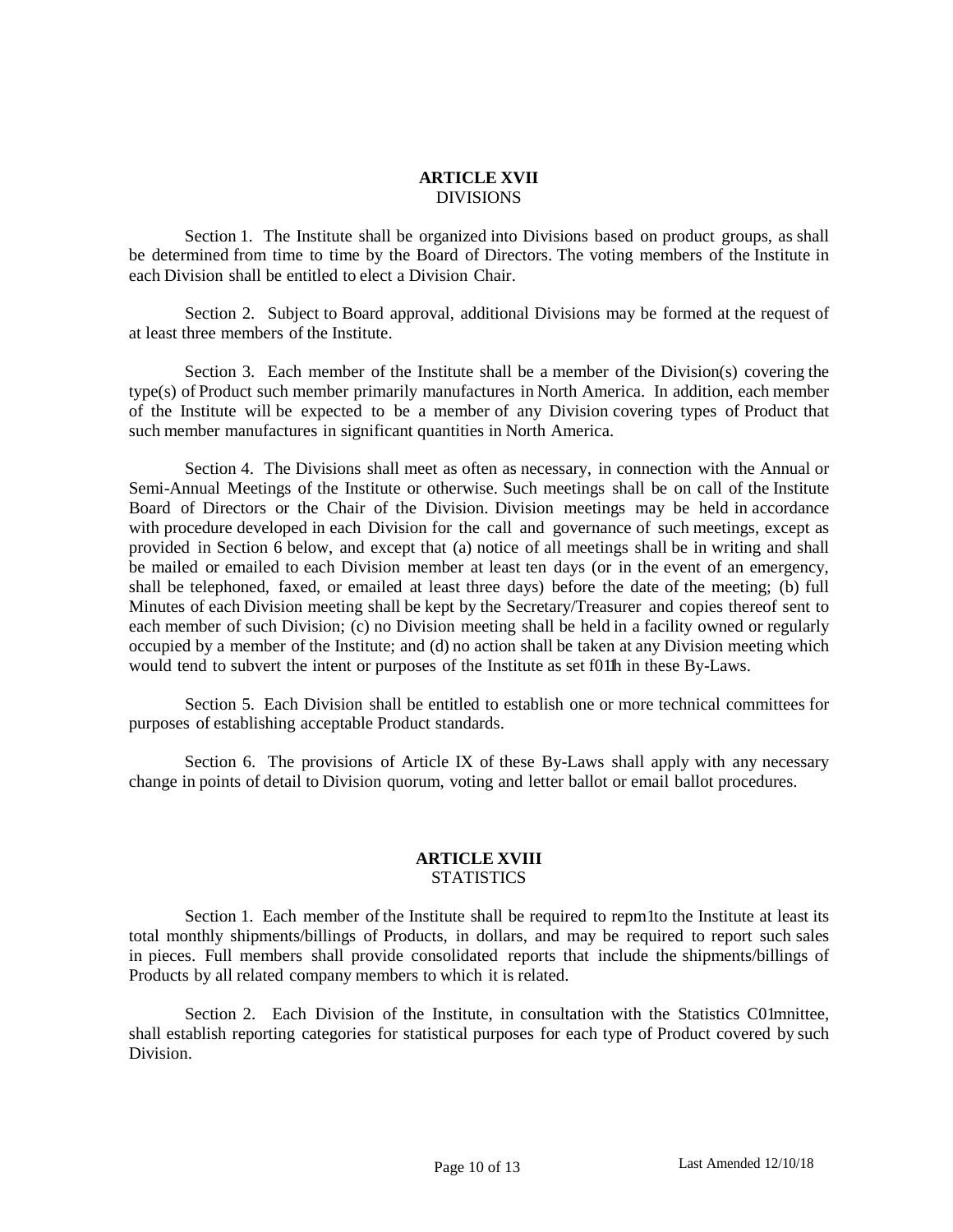Section 3. The data reported by Institute members pursuant to this Article shall be compiled into a monthly shipment/billings report, which, to the extent consistent with protection of the confidentiality of individual company data, will be supplied to all reporting members.

Section 4. Subject to approval by the members of the Institute, reporting of additional statistical data, either on a mandatory or voluntary basis, may be included in the Institute's statistical program.

#### **ARTICLE XIX REVENUE**

Section 1. Funds for the operation of the Institute and its activities shall be raised by dues payable by all members of the Institute and by assessments payable by voting members of the Institute Divisions and Regions. In addition, any new member of the Institute may be charged an initiation fee.

Section 2. The initiation fee payable to the Institute upon admission of a new member -- full, related company, or associate -- shall be the amount set from time to time by the Board of Directors.

Section 3. (a) The annual dues payable by each full member of the Institute shall be determined in accordance with a schedule recommended each year at the Annual Meeting of the Institute by the Board of Directors and approved by the members of the Institute eligible to vote. Immediately following each Annual Meeting of the Institute, the Secretary-Treasurer shall require that each full member provide a certification as to the data required for calculation of dues, and such certification shall be the basis for calculation of such member's dues for the next following fiscal year.

(b) The annual dues payable by each associate member and related company member of the Institute shall be, from time to time, established by the Board of Directors.

Section 4. Annual dues shall be payable in advance, in annual or semi-annual installments, at the option of the member, and shall be payable within thirty days after invoice.

Section 5. Assessments to cover Division operating costs may be made on Division members, from time to time, by vote of the Division. Such assessments shall be payable within thi1ty days after invoice. Associate members shall not be required to pay Division assessments.

Section 6. The officers of the Institute shall not obligate the Institute in excess of the total amount of the approved annual budget; however, the Board of Directors may make appropriations to defray expenses not contemplated by the budget from any surplus funds of the Institute in excess of the requirements of the budget.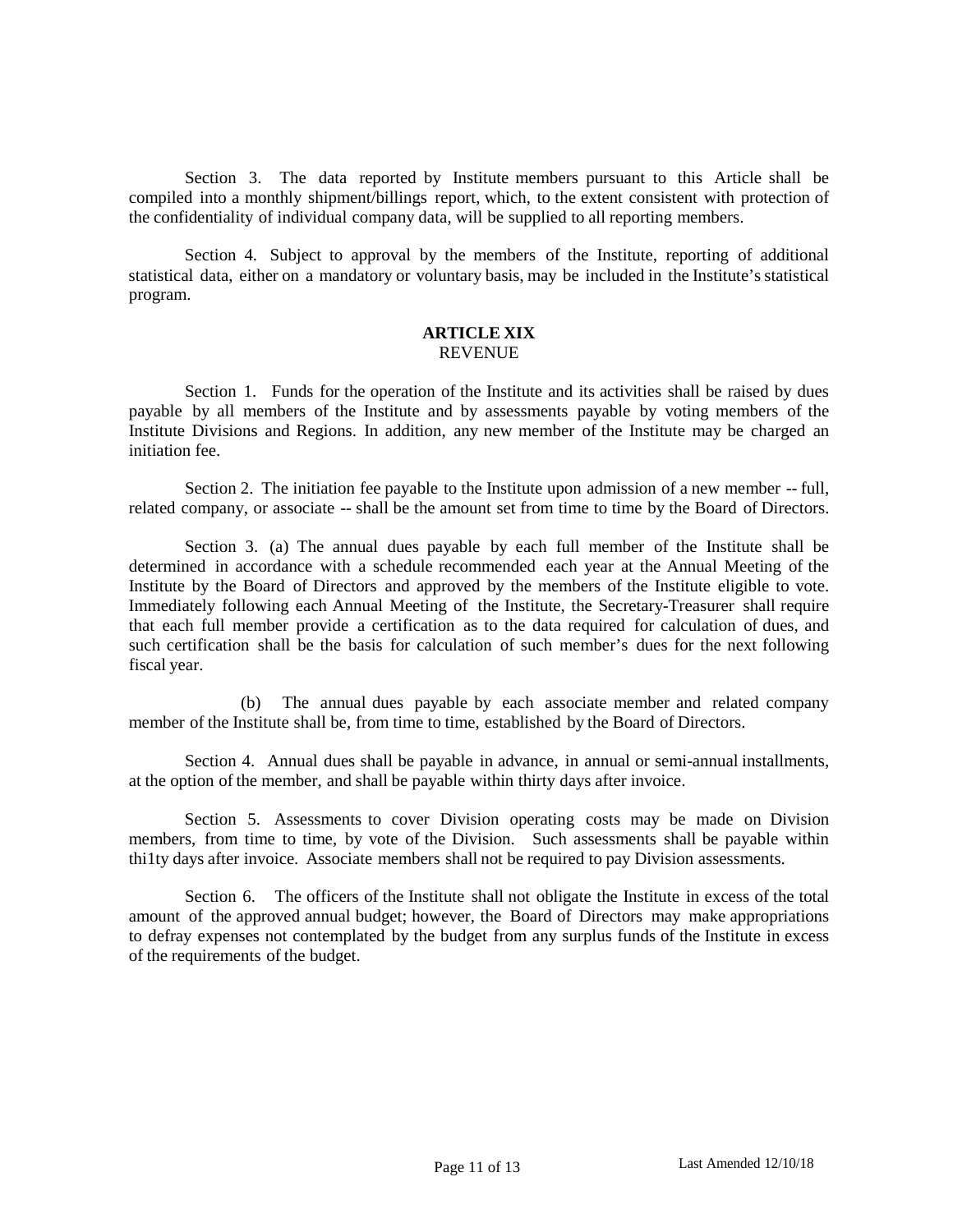## **ARTICLE XX** INSTITUTEASSETS

Section 1. In the event that the membership of any member of the Institute is terminated by resignation or for any reason other than dissolution of the Institute, the interest of such member in the funds, investments and other assets of the Institute shall cease and terminate immediately, and such member shall have no claim against the Institute or against the members or their representatives or any of them.

Section 2. This Institute is not organized for pecuniary profit. No dividends shall be directly paid to members nor shall the members be entitled to any portion of the earnings of the Institute derived through increment of value upon its prope1ty or otherwise incidentally made; provided, that upon dissolution of the Institute, the members in good standing thereof shall be entitled to a distribution of assets as provided in Section 3 of this Article.

Section 3. Upon dissolution of the Institute, the funds, investments and other assets of the Institute shall be divided among the members in proportion to the amount of dues and assessments paid by them during the five years preceding the fiscal year in which such dissolution takes place.

# **ARTICLE XXI** RESIGNATION AND EXPULSION

Section l. Any member, not in default in the payment of dues or assessments, may resign from the Institute on sixty days written notice. Such retiring member shall be liable for its proportionate share of any commitments of the Institute made before its resignation becomes effective although continuing thereafter. Without limitation, all items contained in an annual budget for the Institute, approved by the members of the Institute, shall constitute commitments of the Institute for purposes of this Article. In the event that any member who so resigns is subsequently reinstated as a member of the Institute within one year, no initiation fee shall be required.

Section 2. If any member shall fail to pay a dues installment to the Institute within sixty days after the installment shall have become due, the member shall automatically be suspended from membership. Any member so suspended from the Institute at any time shall continue to be liable for its proportionate share of any commitments of the Institute made before its suspension becomes effective although continuing thereafter. A suspended member shall lose all rights and privileges of membership for the duration of the period of suspension.

Section 3. Any member may be expelled from the Institute for violation of the terms of these By-Laws, nonpayment of dues as described in Section 2 of this Article, failure to continue to meet the requirements for membership in the Institute set forth in these By-Laws, or conduct by a member demonstrating a gross lack of commitment to the purposes or ethical standards of the Institute. Prior to such expulsion, a member shall be advised that a proposal to expel has been